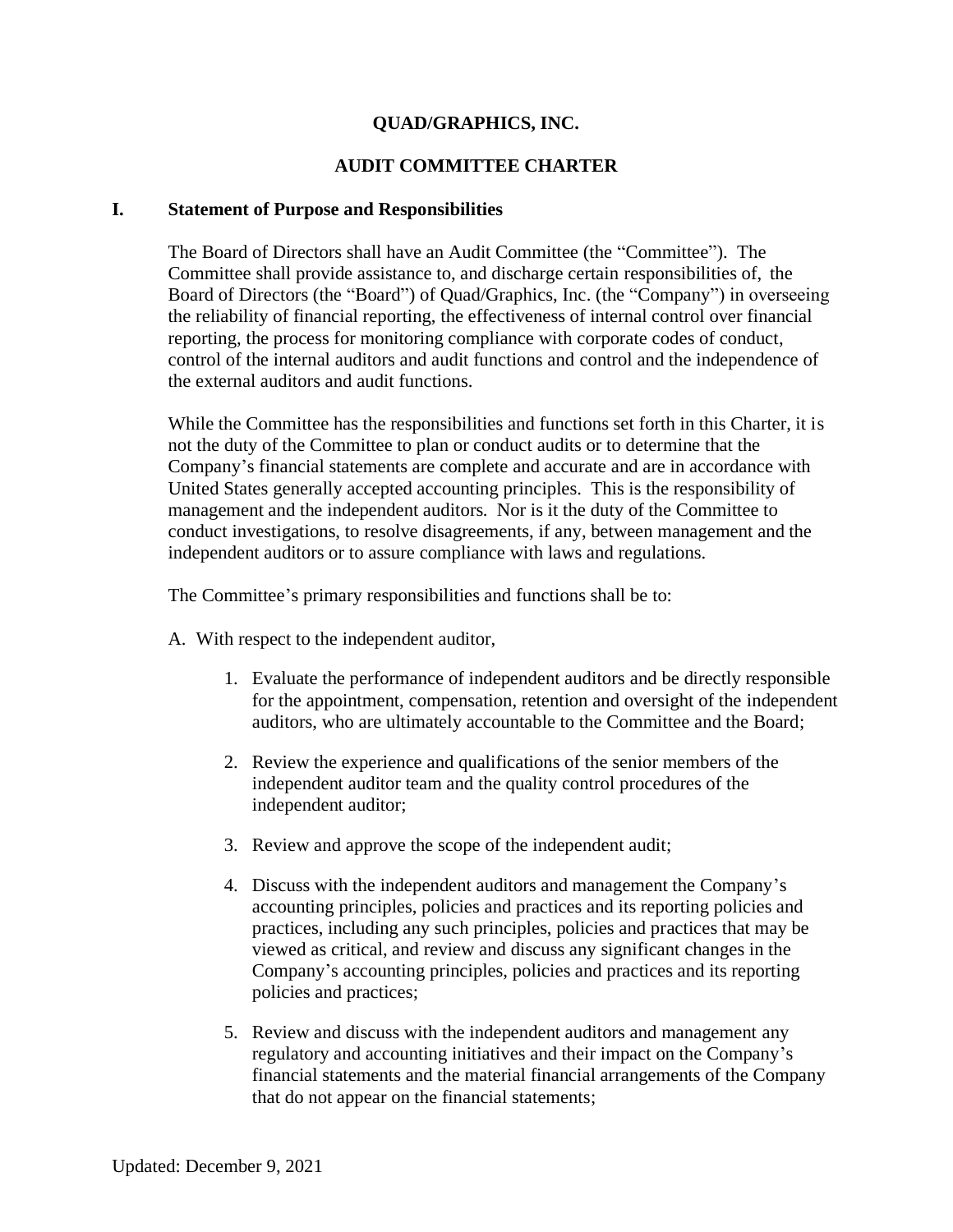- 6. Review and discuss with the independent auditors and Company management the Company's audited annual financial statements and the results of the annual audit, including any difficulties encountered in the course of the audit work and any disagreements with management, and the Company's interim financial statements and Management's Discussion and Analysis included in the Company's Annual Reports on Form 10-K and Quarterly Reports on Form 10-Q;
- 7. Discuss with the independent auditors the items required to be disclosed by the auditors pursuant to Auditing Standard No. 16 and AU Section 722A of the Public Company Accounting Oversight Board (the "PCAOB"), and consider the independent auditors' judgments about the quality and appropriateness of the Company's accounting principles as applied in its financial reporting and alternative United States generally accepted accounting principles provisions that have been discussed with management;
- 8. Establish policies concerning the provision of non-audit services by the independent auditors. Consider whether the independent auditors' provision of non-audit services is compatible with maintaining the independent auditors' independence. The Committee may form and delegate authority to subcommittees consisting of one or more members when appropriate, including the authority to grant preapprovals of audit and permitted nonaudit services, provided that decisions of such subcommittee to grant preapprovals shall be presented to the full Committee on an annual basis;
- 9. Ensure that the independent auditors submit periodic reports to the Committee delineating all relationships between the independent auditor and the Company, and recommend that the Board take appropriate action to satisfy itself of the independence of the independent auditors.
- B. With respect to financial reporting,
	- 1. Discuss with the independent auditors and the Company's internal auditor the adequacy of the Company's or any of its subsidiaries' accounting, financial and operational controls and the effectiveness of the Company's internal control over financial reporting, and management's report, when required, and the independent auditors' attestation relating thereto, required by Sarbanes-Oxley Act Section 404 and the related rules of the United States Securities and Exchange Commission and the PCAOB;
	- 2. Review any reports to shareholders containing financial information, quarterly earnings press releases and other financial information and earnings guidance, if any, provided to external parties;
	- 3. Discuss with management the Company's risk assessment and risk management guidelines, policies and processes and oversee risks relating to the financial statements and financial reporting process;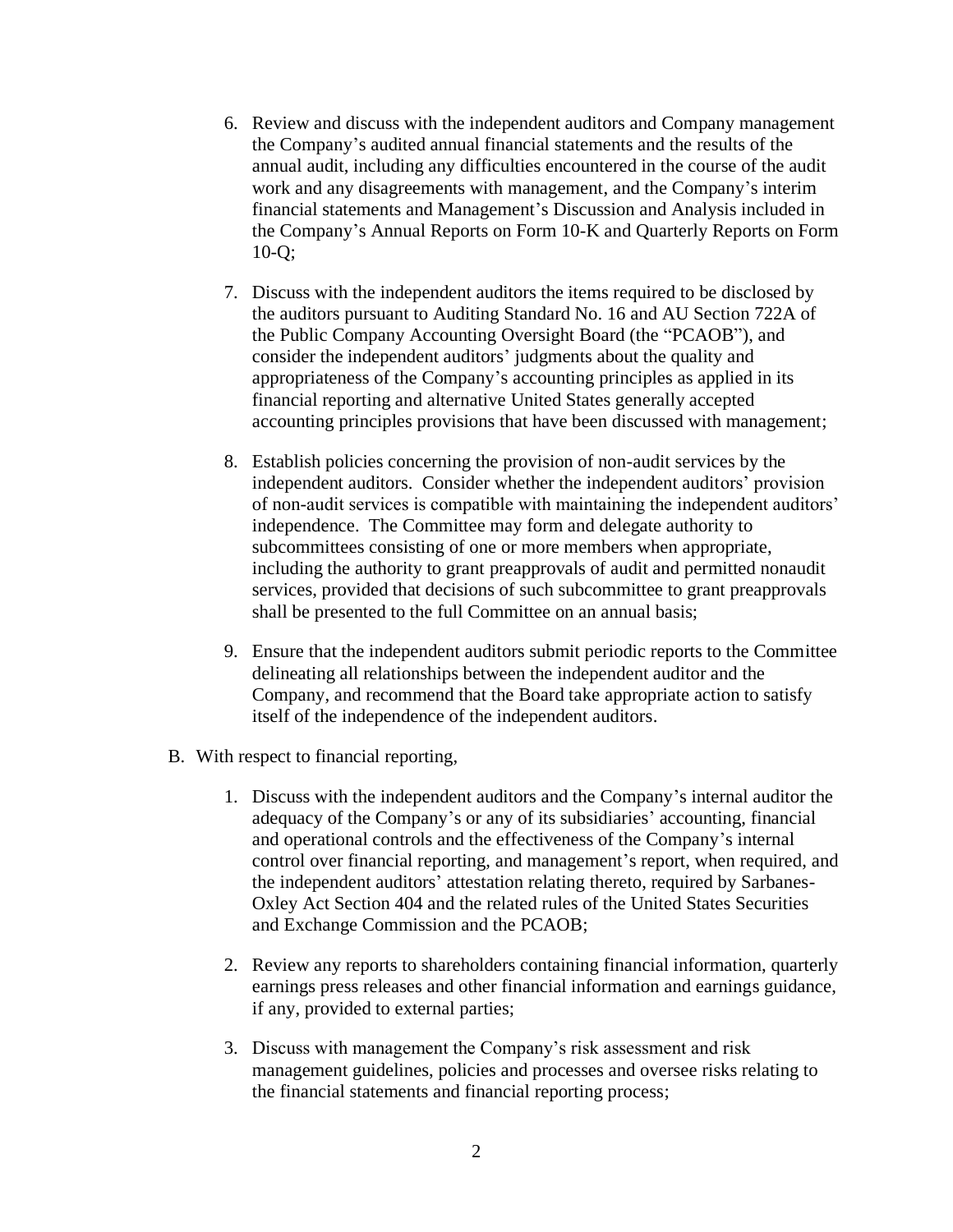- 4. Initiate such accounting principles, policies and practices and reporting policies and practices as it may deem necessary or proper;
- 5. Prepare for inclusion in the Company's proxy statement relating to the annual meeting of shareholders the annual Audit Committee Report required by the rules of the United States Securities and Exchange Commission and, in connection therewith, receive the written disclosures from the independent auditor describing relationships the auditor has with the Company, as required by the applicable requirements of the PCAOB regarding the independent auditor's communications with the Committee concerning independence, discuss with the independent auditor the independent auditor's independence and recommend to the Board whether the audited annual financial statements should be included in the Annual Report on Form 10-K.
- C. With respect to Internal Audit,
	- 1. Review and approve the Company's annual internal audit plan and discuss results of internal audits;
	- 2. Review and approve the Internal Audit Charter at least annually;
	- 3. Audit Committee Chair will provide input on the appointment and replacement of the Director of Internal Audit;
	- 4. Audit Committee Chair will provide input for the annual evaluation of the Director of Internal Audit.
- D. With respect to Compliance,
	- 1. Review procedures for the receipt, retention and treatment of complaints received by the Company regarding accounting, controls or auditing matters, and the confidential, anonymous submission by employees of the Company of concerns regarding questionable accounting or auditing matters;
	- 2. Obtain regular updates from the Chief Compliance Officer regarding compliance matters;
	- 3. Review proposed changes to the Compliance Committee Charter;
	- 4. Approve changes in members of the Compliance Committee, as needed;
	- 5. Review the process for communicating the code of conduct to the Company's personnel and for monitoring compliance.
- E. With respect to cybersecurity, receive and discuss reports from management on an annual and as needed basis.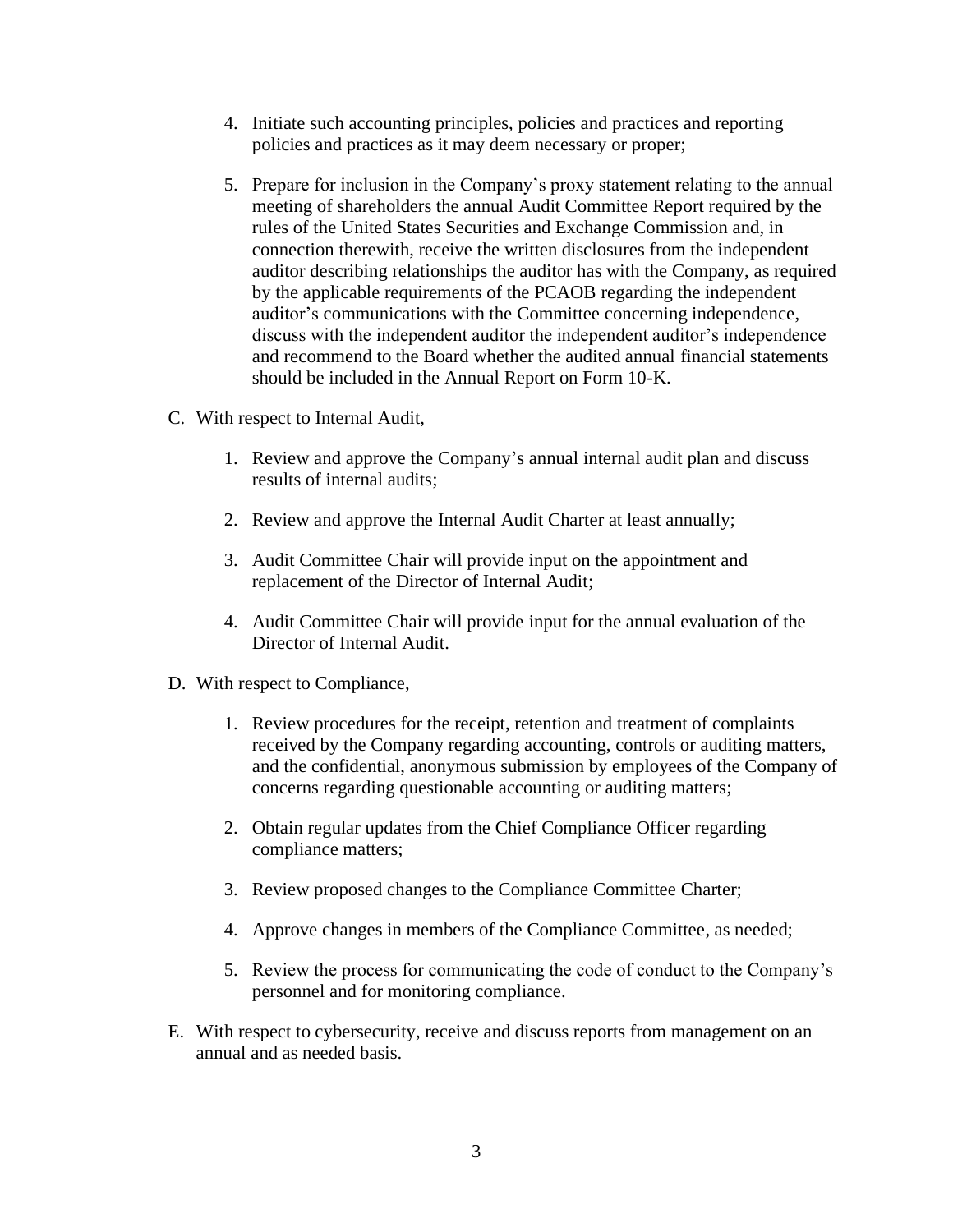F. Set policies concerning the hiring by the Company of employees or former employees of the independent auditor.

# **II. Membership**

The Committee shall be comprised of three or more directors as determined by the Board, each of whom shall be an independent director. As used herein, no person shall be considered an "independent director" unless such person:

- A. Is not and has not been employed by the Company or any of its affiliates within the last three calendar years.
- B. Does not accept (or have a family member who accepts) any compensation from the Company in excess of \$120,000 during any period of twelve consecutive months within the past three years, other than compensation for Board or committee service or certain benefits relating to prior service.
- C. Is not, and does not have a family member who is, a partner, controlling shareholder or executive officer of any organization to which the Company made, or from which the Company received, payments for property or services that exceed 2% of the organization's annual revenues, or \$200,000, whichever is more, in the current or any of the past three fiscal years.
- D. Is not a current partner or employee of the independent auditor; does not have a family member who is a current partner of the independent auditor or a current employee of the independent auditor who personally works on the Company's audit; and was not, and does not have a family member who was, a partner or employee of the independent auditor who personally worked on the listed company's audit within the last three years.
- E. Is not, and does not have a family member who is, employed as an executive of another corporation in which any of the Company's executives serves or served within the past three years on that corporation's compensation committee.
- F. Is not a family member of an individual who is, or has been within the last three calendar years, an executive officer of the Company or any of its affiliates.

For purposes of this Charter, a "family member" includes a person's spouse, parents, children, siblings, mothers-in-law and fathers-in-law, sons and daughters-in-law, brothers and sisters-in-law, and anyone (other than domestic employees) who shares such person's home.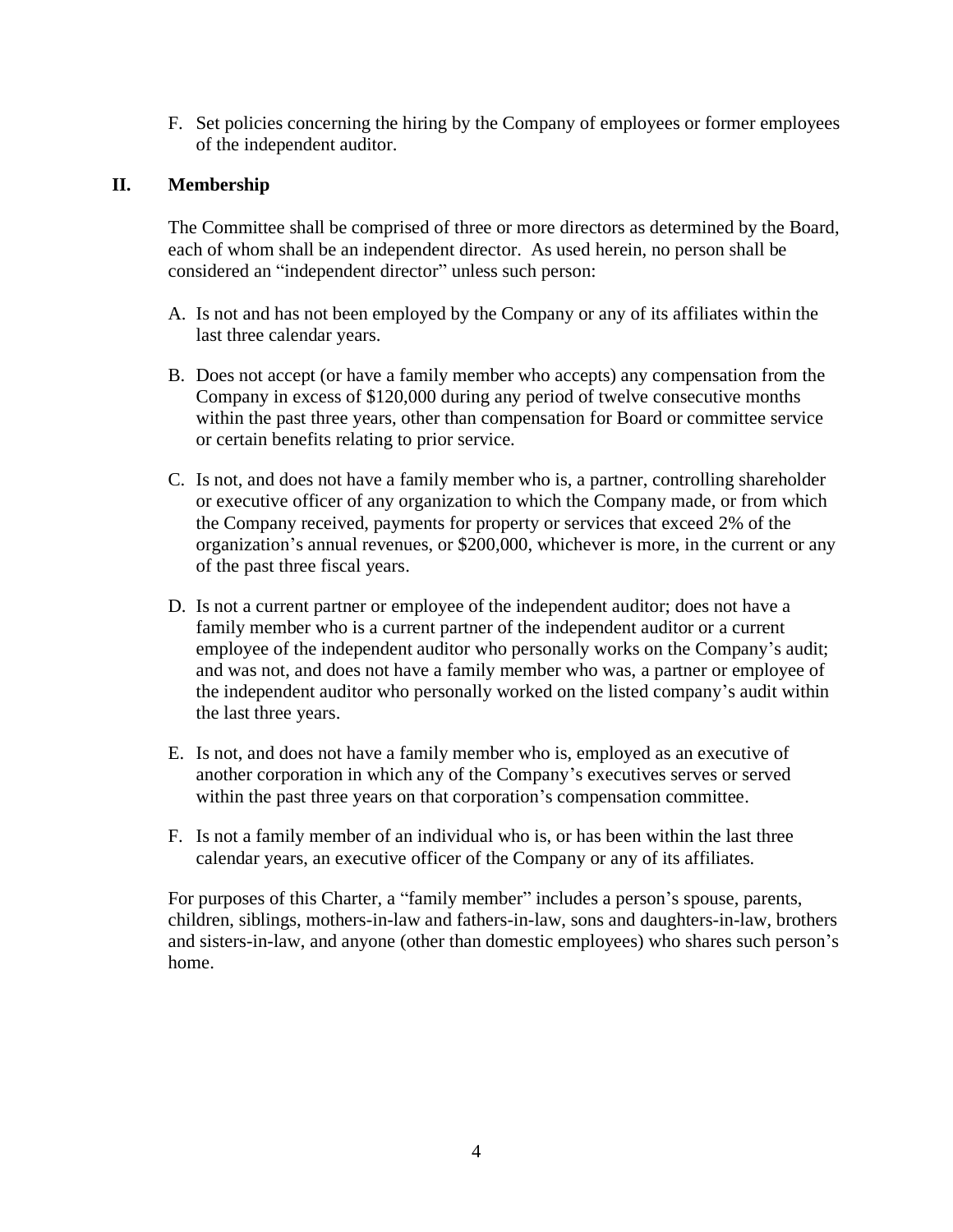In addition to the above, no Committee member may (i) receive any consulting, advisory or other compensatory fees from the Company, other than Board or committee fees and fixed amounts of compensation under a retirement plan (including deferred compensation) for prior service with the Company (provided that such compensation is not contingent in any way on continued service); or (ii) own more than 10% of any class of the Company's outstanding shares of capital stock.

The members of the Committee shall be elected annually by a majority vote of the Board and any vacancies on the Committee shall be filled by a majority vote of the Board. The Board may remove any or all members of the Committee at any time in its sole discretion. All members of the Committee shall be financially literate and at least one member of the Committee shall have accounting or related financial management expertise qualifying such person as an "audit committee financial expert" under the rules of the United States Securities and Exchange Commission.

Unless a Chair is appointed by the full Board, the members of the Committee may designate a Chair by a majority vote of the full Committee membership. The affirmative vote of a majority of the full Committee membership shall be the act of the Committee, unless the Wisconsin Business Corporation Law, the Articles of Incorporation of the Company or its Bylaws require the vote of a greater number of directors or the entire Board. The Committee shall not have the authority to delegate any of its responsibilities or duties as enumerated in this Charter to any subcommittees.

#### **III. Meetings**

The Committee shall meet at least four times annually, or more frequently as circumstances dictate, or if requested by the Chief Executive Officer, Chief Financial Officer or any Committee member. The Committee shall meet at least once each calendar year in executive session, without Company management present. The Committee may retain outside advisors as it deems necessary or appropriate to assist it in carrying out its duties, may request such advisors to attend any meeting and to provide such pertinent information as the Committee may request, and may conduct or authorize investigations into any matters within the scope of its responsibilities. The Committee may request any officer or employee of the Company or the Company's outside counsel or independent auditor to attend a meeting of the Committee or to meet with any members of or consultants to the Committee. Subsequent to each Committee meeting, a report of the actions taken by the Committee shall be made to the Board of Directors.

### **IV. Funding and Other Matters**

A. Funding. The Company shall provide appropriate funding, as determined by the Committee, to compensate the Company's independent auditor and any advisors engaged by the Committee and to pay ordinary administrative expenses of the Committee that are necessary or appropriate in carrying out its duties.